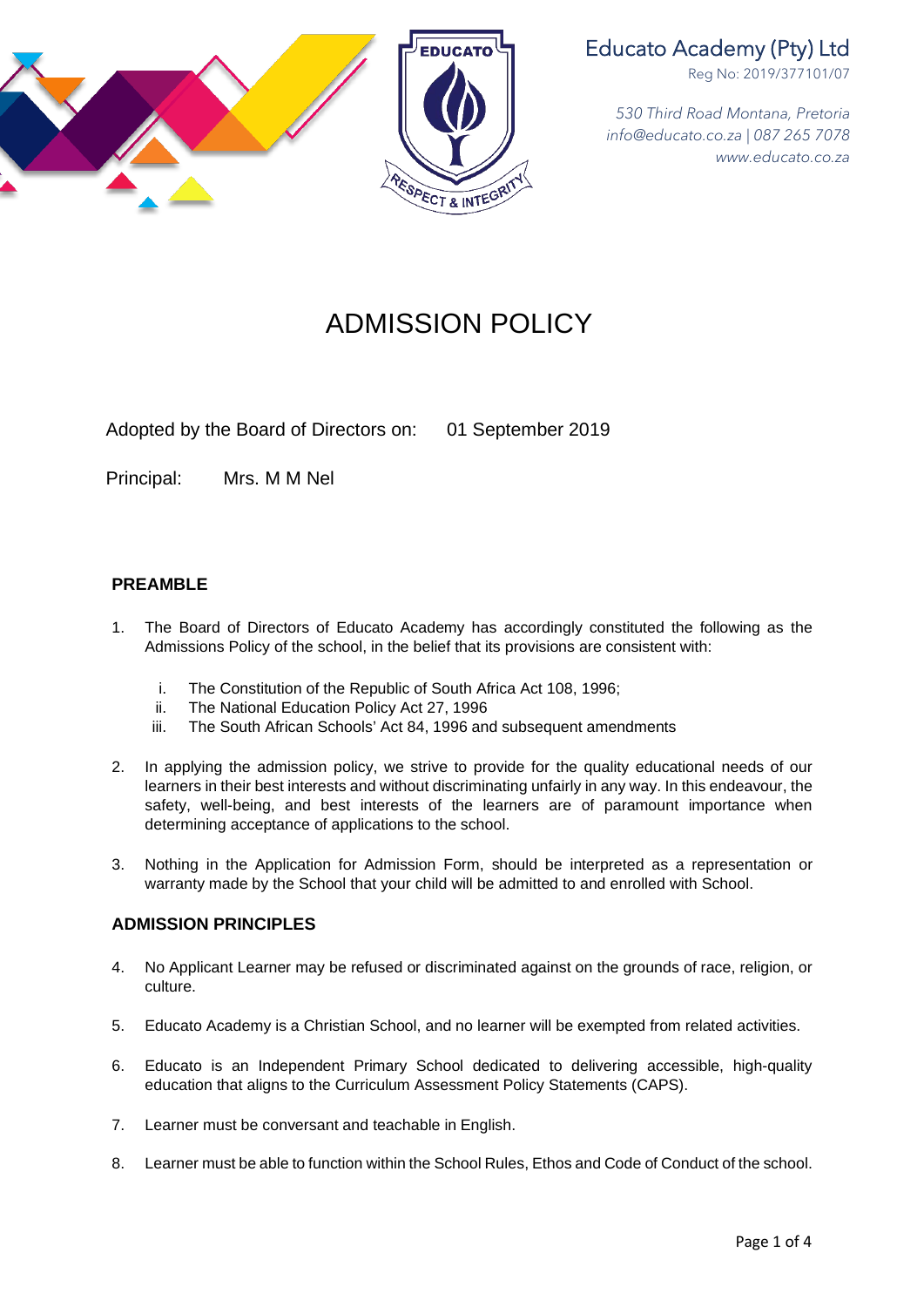- 9. The age of the learner should not exceed two years above the chronological average age of the Grade, in instances where learner have been required to repeat a year.
- 10. The Education Laws Amendment Act of 2003 provides that the admission age of a Learner for Grade R is "*age four turning five by 30 June in the year of admission*"; and Grade 1 is "*age five turning six by 30 June in the year of admission".* However, the school's experience has been that it benefits children to enter Grade 1 in the year they turn seven. **Children are therefore given preference for admission to:**
	- i. **Grade R** in the year they turn six; and
	- ii. **Grade 1** in the year they turn seven.
- 11. Learners who have attended Exclusive Kids Academy Pre-School receive preferential placement in Educato Academy for GR.R. Although, admission to Educato Academy is not automatic, it is subject to the condition that the learner meets the school readiness requirements of Educato Academy.

#### **LANGUAGE OF INSTRUCTION**

12. Educato Academy is an English Medium School, with English being the language of instruction and Afrikaans being the First Additional Language. Learners should be proficient in English. An additional language is offered only with the objective to expose our learners to the language at an entry level only.

#### **ADMISSION OF NON-CITIZENS**

- 13. Children of parents who are not South African citizens will be considered for enrolment, subject to the relevant legal documentation being in order at the time of application, and at all times during the course of their enrolment.
- 14. For children who are holders of a permanent residence permit a certified copy of the permanent residence permit of the applicant and the applicant's parents
- 15. For children who are holders of a refugee permit a certified copy of the refugee permit for the applicant and the applicant's parents. Should the refugee permit expire prior to completion of the child's studies suitable proof of application for an extension should be provided to the school three months prior to its expiry and the school should be notified of the result of the application as soon as it has been decided.
- 16. In all other cases a certified copy of the temporary residence document for the applicant and the applicant's parents.

#### **INCOMPLETE OR IRREGULAR APPLICATIONS**

- 17. An application will be rendered null and void if:
	- i. the prescribed form is not completed in full;
	- ii. the supporting documentation is not attached; or
	- iii. the content is misleading or misrepresents the facts.

## **LATE APPLICATIONS**

- 18. Applications submitted after the applicable closing date will only be considered:
	- i. After the applications received by the closing date have been processed; and
- 19. If there are still places available at Educato Academy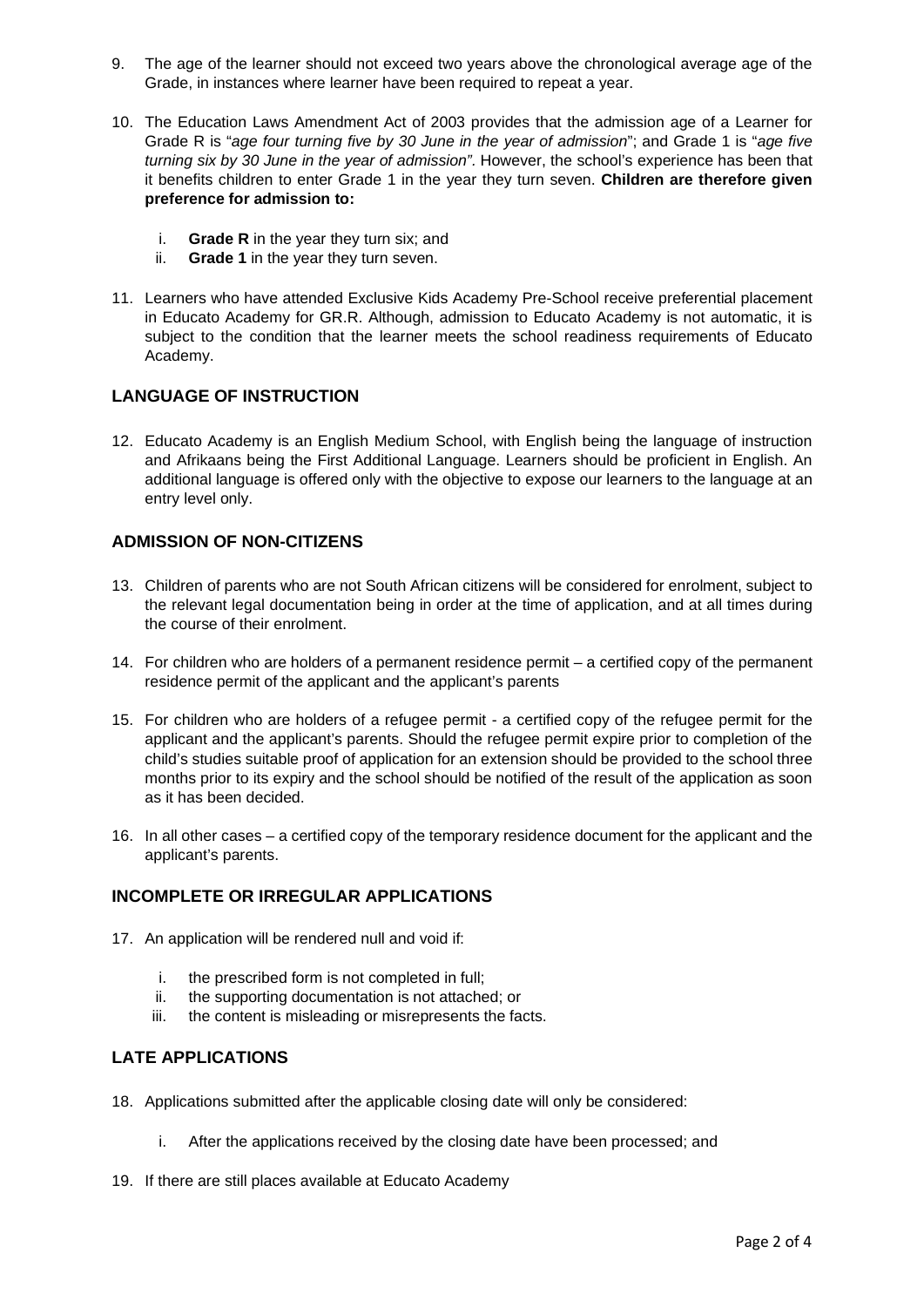# **BUILT-IN DISCRETION OF THE PRINCIPAL**

20. The admission and enrolment of learners to the School is at the discretion of the Executive Principal, acting in terms of the School's Admission Policy, who may refuse a learner's admission to the School without giving reasons therefore and may grant temporary or provisional enrolment to the School subject to such further terms and conditions which the executive principal may impose. The executive Principal may, at his/her sole discretion, cancel any admission application, enrolment, registration, or re-registration in accordance with the Rules.

# **APPLICATION DOCUMENTS AND PROCEDURE**

# **STEP 1**

21. An application for the admission of a Learner to Educato Academy is made to the Principal. The Parent(s) applies for admission by presenting the required compulsory documents, including:

| Τ.    | Application for Admission Form (Fully Completed)                                       |  |
|-------|----------------------------------------------------------------------------------------|--|
| ii.   | Learners Birth Certificate (Copy)                                                      |  |
| iii.  | Learners Immunization Card (Copy) - Proof that the learner has been immunised against: |  |
|       | polio, measles, tuberculosis, diphtheria, tetanus, and hepatitis B.                    |  |
| iv.   | Parent(s) ID Document / Passport (Copy)                                                |  |
| v.    | Account Holder's ID Document / Passport (Copy)                                         |  |
| Vİ.   | Proof of Residence (Copy - Not Older than Three Months, e.g. Utility Bill)             |  |
| vii.  | Report Card (Copy of latest)                                                           |  |
| viii. | Confidential Report (Completed by the learner's current school)                        |  |
| ix.   | Medical Aid Card (Copy – if applicable)                                                |  |
| х.    | ID Photos of the learner (Two Copies)                                                  |  |

- 22. Each parent, alive and of full capacity, must complete the Application for Admission Form and sign the Contract. If one parent is the custodian parent, then the non-custodial parent, if not a signatory, must affirm in writing his or her consent hereto as a pre-condition.
- 23. If parents are divorced or separated and a parent is unable to contact the other parent for their personal or financial information or signature, or in any circumstances where only one parent has applied for admissions for their child, an affidavit must be produced by the applicant parent detailing the circumstances.
- 24. If a child is adopted, parents must supply a copy of the adoption order with the application.
- 25. The applicable **Application Fee** must be paid upon submission of the Application for Admission Form. *(See Clause 6 of Terms and Conditions)*

# **STEP 2**

- 26. Educato Academy will review your Application for Admission Form and will contact you to schedule a date for the prospective learner to attend Educato Academy for one day as part of the application process, the prospective learner will have the opportunity to meet the Educators and socialize with their peers. During class time the prospective learner will complete an **Academic Assessment** with one of the Educators.
- 27. Only after this process will Educato Academy contact you as to the success of the application.